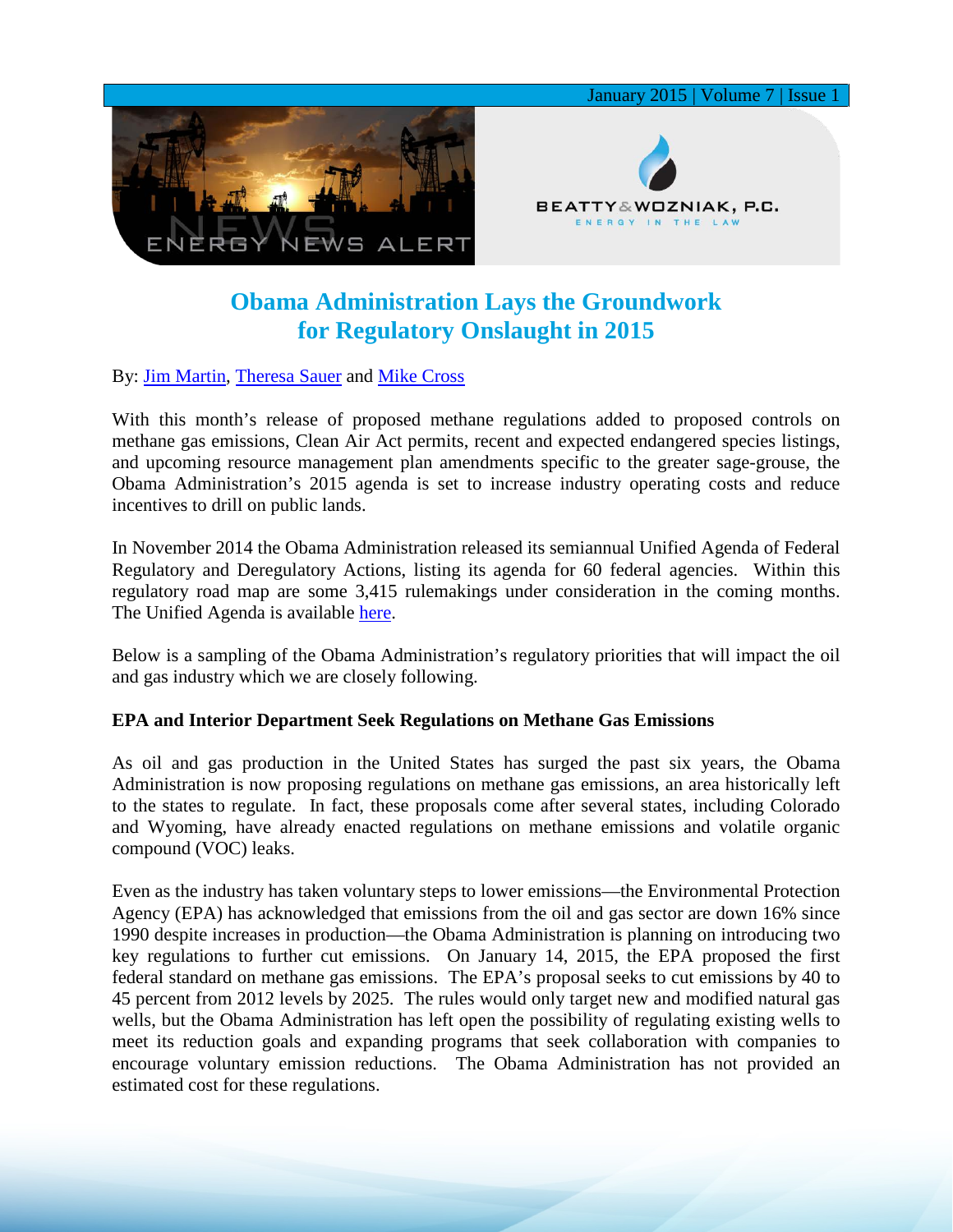In addition to the proposed EPA federal standard, the Department of the Interior intends to propose regulations cutting the amount of methane vented or flared from wells when drilling for oil and natural gas. This proposal is scheduled for release in April of 2015.

A copy of the fact sheet outlining the EPA's January 14 proposal is available here: [Methane Gas](http://www.whitehouse.gov/the-press-office/2015/01/14/fact-sheet-administration-takes-steps-forward-climate-action-plan-anno-1)  [Emission Reduction Fact Sheet.](http://www.whitehouse.gov/the-press-office/2015/01/14/fact-sheet-administration-takes-steps-forward-climate-action-plan-anno-1)

## **EPA Expected to Issue Aggregation Proposal for Clean Air Act Permits**

The EPA is expected to propose a rule defining "source" terms for Prevention of Significant Deterioration (PSD) Clean Air Act permits in the oil and gas industry by May 2015. The proposal would seek to aggregate emission facilities, or sources, which could require companies to apply for a permit as a "major source" or "major emitting facility," subjecting the company to much stricter permit requirements and therefore greater costs.

Recent federal court decisions have limited the sources subject to "major source" permits and found the EPA's "functional interrelatedness" test for determining whether to aggregate emissions from multiple pollutant-emitting facilities unlawful. However, these decisions have left open the possibility for the EPA to revise regulations that would permit aggregating emissions from multiple facilities.

The EPA believes confusion exists as to what constitutes a "source" in the oil and gas industry. The new proposal would seek to clarify the definition of a "source," so that permit writers can determine whether oil and gas facilities are subject to aggregation and require "major source" permits.

## **Endangered Species Act Rulemakings**

In 2014 the Obama Administration listed the Gunnison sage-grouse as threatened despite unprecedented conservation measures in place for the species. In 2015 the Obama Administration will designate critical habitat for the species, and make listing and critical habitat determinations on a host of other species that will affect drilling for oil and gas on federal, state and private lands.

The U.S. Fish and Wildlife Service (FWS) is considering a number of species for listing as either threatened or endangered pursuant to the Endangered Species Act. Among species that will impact the oil and gas industry if listed are:

- The Northern long-eared bat
- The Greater sage-grouse
- The Sprague's pipit

The FWS is also considering critical habitat designations for the Western distinct population segment of the yellow-billed cuckoo.

Additionally, FWS is in the process of rulemakings to change the criteria for designating critical habitat. The proposal, released in 2014, would make it easier for FWS to designate unoccupied lands as critical habitat. FWS is also in the process of a rulemaking to redefine the term "adverse